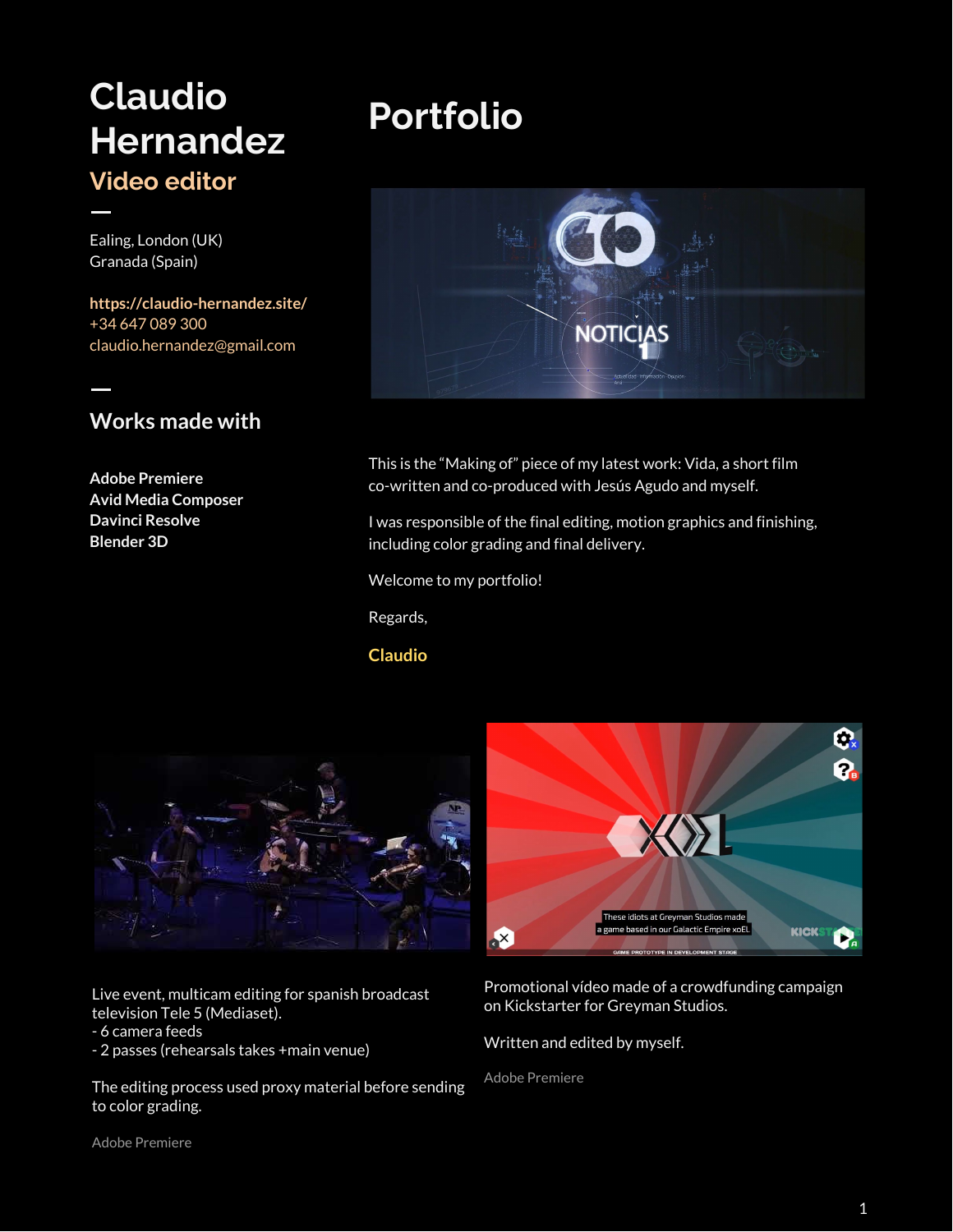

Animation editing and finishing for preschool animated series for spanish broadcast television TVE and Anima Kitchent Studios. Season 1 & 2.



Adobe After Effects



Director, writer and editor of short film, adaptation of an extract of the book Tales of the Alhambra by Washington Irving.

Adobe Premiere

Adobe After Effects



Post Production designer, Editor & Finishing for pitching trailer of Boomoons. Mastering and encoding in ProRes with FFmpeg.

Adobe Premiere

Adobe After Effects



Trailer editor of "The fall of the House of Usher" by Raul García, voice by Christopher Lee.

Adobe Premiere



Editor and writer of Greyman Studios' corporate video.

Adobe Premiere Adobe After Effects



Trailer editor, shortfilm Inercia.

Adobe Premiere

2